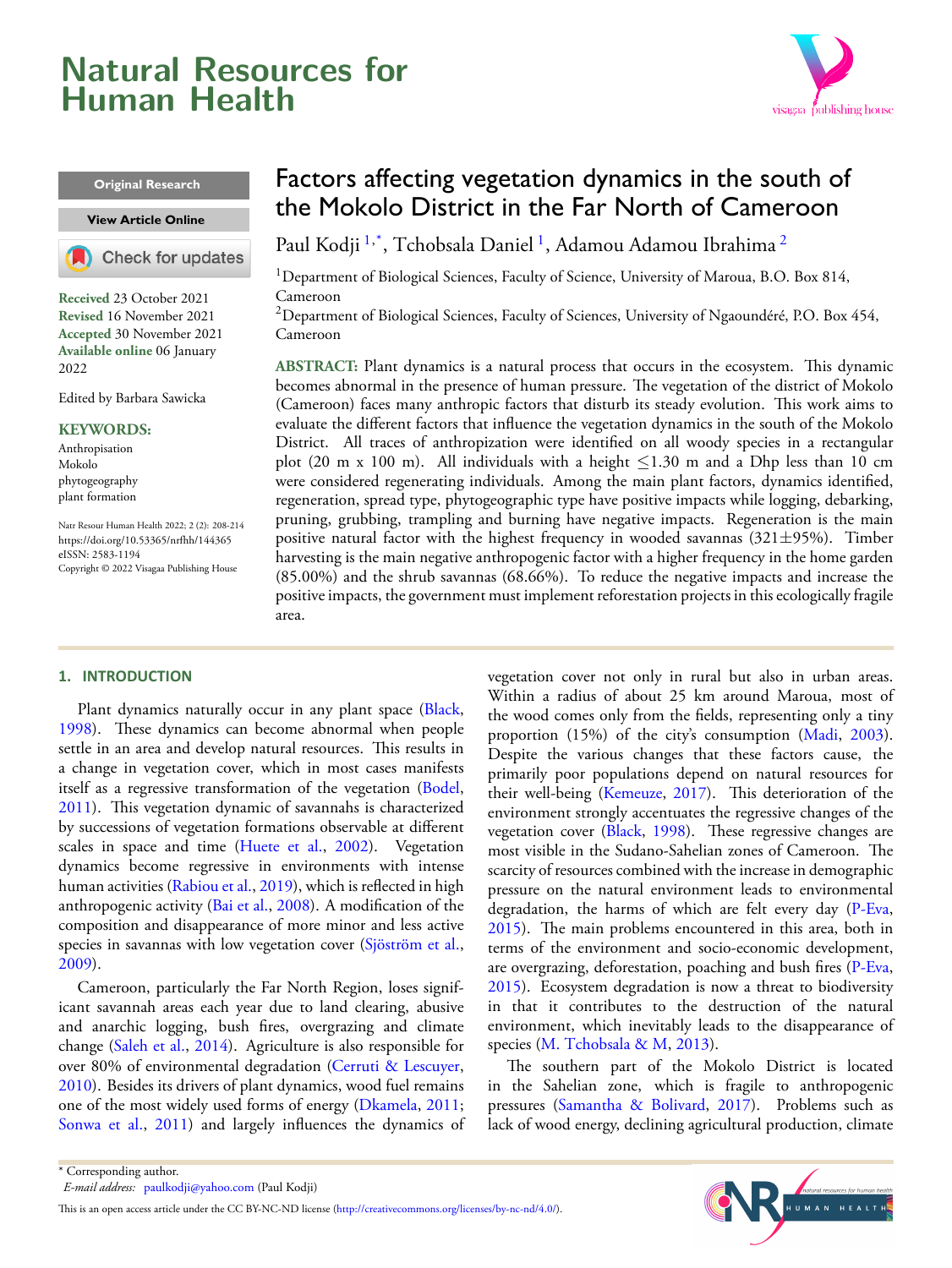change, and conflicts between indigenous people arise in this locality to acquire wood and soil. The combination of the pressures of these populations on the vegetation leads to desertification. It is essential in this work to identify the main human factors that impact the vegetation dynamics in this area.

#### **2. MATERIALS AND METHODS**

#### **2.1. LocaƟon of the study area**

The arrondissement of Mokolo, department of Mayo-Tsanaga, Far North region (Cameroon). It is located at a latitude of 10*◦* 44*′* 25*′′* north and a longitude of 13*◦* 48*′* 10*′′* east. It has a population of around 242,274 people. Koza and Mozogo are to the north, Mogodé and Hina are to the south, Gazawa and Soulede-Roua are to the east, and Bourha and the Republic of Nigeria are to the west [\(Lebel & Pontié](#page-6-11), [2011](#page-6-11)). Agriculture and livestock are the district's primary economic activities.

#### **2.2. Physical Data**

Mokolo District has a tropical climate at high altitudes. Temperatures are relatively low from November to January (20- 25*◦*C) and very high in March and April (40-45*◦*C). Rainfall varies between 700 and 900mm in 50-60 days, and the rainy season lasts about five months, from May to September. The dominant wind is the harmattan that blows from north to south([Djarmaila](#page-6-12), [2011\)](#page-6-12).

Plains and hills dominate the relief of Mokolo, and the soils are varied. One can observe sandy-clay and sandy soils on the sides and feet of the hills littered with stones of various sizes; clay soils rich in humus on the edges of the mayos and very favourable to market gardening and food crops. Other types of soils range from the poorly developed soils of the mountains to the alluvial soils of the lowlands and the hardened or barren soils of the plains [\(Max](#page-6-13), [2016;](#page-6-13) [Seignobos,](#page-6-14) [1982\)](#page-6-14).

In this locality, there is no longer any primary plant formation. It is predominantly shrubby and woody, mostly thorny. In general, it consists of species such as Acacia albida, Acacia seyal, Acacia nilotica, Ficus spp, Tamarindus indica, Azadirachta indica, Anogeiossus leiocarpus, Ziziphus mauritiana. These species are mainly used as shade trees in the fields, as a source of firewood and timber. This vegetation is undergoing severe deterioration due to population growth and excessive cutting of firewood and service wood([Seignobos,](#page-6-14) [1982](#page-6-14)).

#### **2.3. Choice of plant formaƟons**

The shrub savannahs, forest galleries, fields, home gardens and tree savannahs were chosen based on the elaboration of maps by local populations [\(Dugué & Jouve,](#page-6-15) [2003\)](#page-6-15). This approach aims to support a framework of consultation for developing natural resource management plans with the various actors (the oldest indigenous people) who have been in the villages for a long time. The approach, which is centred on cartographic self-design, is based on three steps based on the orientations of the traditional and administrative authorities. These are:

- -External diagnosis of the situation;
- -the reinforcement of endogenous skills
- -the design of maps by the actors.

The first step consisted of an external diagnosis of the terroir south of Mokolo to determine the capacity and level of representation of territorial issues. This preliminary step, which was essential for the continuation of the process, made it possible to establish the stakeholders' lived space and territorial representations.

After this diagnosis, the second stage was planned to enhance the populations' cartographic analysis skills. The objective is to represent, through dialogue, the perceptions (knowledge, practices, and rules of use) of the stakeholders on cartographic medium in order to accompany them in the development of a plant resource management system. Cartographic exercises explain and illustrate the basic concepts for reading a map (title, orientation, legend and scale). Each cartographic exercise is punctuated by questions, explanations and exchanges between the participants.

The third step allowed the participants to make maps corresponding to their perceptions and needs. The diagrams and sketches resulting from these exchanges were transferred to cartographic support during the second visit to the respondents. The geographical data was supplied to all actors throughout the process to legitimise the cartographic synthesis collectively. The leaders' guides led us to the sites for our sampling work based on these stakeholder maps. Five vegetation formations were selected at the end of the work: forest gallery, fields, home gardens, and wooded savannahs.

#### **2.4. Method of idenƟficaƟon of plant dynamics factors**

Within each plant formation, all woody species with height H *≥* 1, 30 m and Dhp *≥* 10 cm were inventoried and identified by their scientific names (Souare et al., 2019). All individuals with height *≤*1.30 m and Dhp less than 10 cm were considered regenerating. In the same rectangular plot (20 m x 100 m), regenerating individuals were systematically counted (Figure [1\)](#page-1-0).

<span id="page-1-0"></span>

Figure 1. Woody data survey device.

For species branching before 1.30 m in height, the average stem circumference was used to determine the diameter at 10

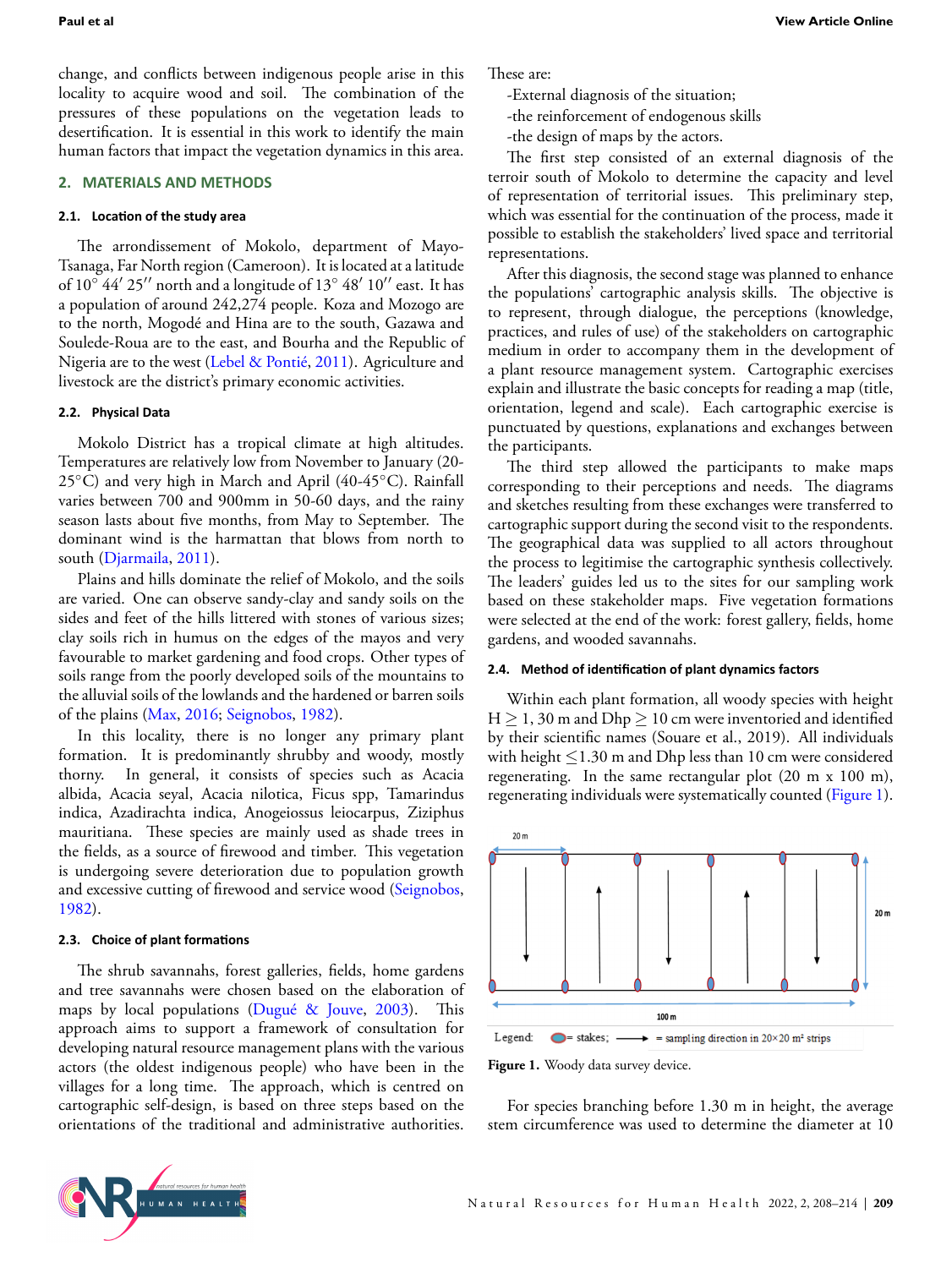cm from the ground [\(Jiagho et al.,](#page-6-16) [2016](#page-6-16)). The following densitometric measurements were taken to determine the effect of the populations on the vegetation: 30 cm circumference at the base of the trunk; diameter of the crown projection on the ground in two directions (north-south and eastwest); diameter at breast height (1.30 m from the ground); the species' height was also determined using the graduated stick([Haiwa](#page-6-17), [2018;](#page-6-17) [K.P. Tchobsala et al.,](#page-6-18) [2018\)](#page-6-18). In the same rectangular plot, indices of vegetation anthropization (pruning, bark, burn, cuts, diseases) were identified on each plant species([Ouédraogo & Nianogo,](#page-6-19) [2003](#page-6-19); [I.A. Tchobsala et](#page-6-20) [al.,](#page-6-20) [2016](#page-6-20)). These observations provided additional information that could improve the assessment of vegetation dynamics.

#### *2.4.1 Traces of anthropizaƟon*

A set of anthropogenic indices was collected by field observation. In each subplot, the presence of fires, woodcuts, grazing, tree abrasions, or other signs indicating the presence of human activities was noted. This information gave us an idea of the frequency of human action in the different reforested sites. The following formula was used to determine the frequency of these traces: Frequency of activity = (Number of an anthropogenic trace)/(Total number of traces) X100([Baiyabe et](#page-5-4) [al.,](#page-5-4) [2018](#page-5-4)).

#### *2.4.2 Biological types*

Biological types were studied following the classification of [Raunkiaer](#page-6-21) [\(1934](#page-6-21)) and adapted to tropical regions by [Schnell](#page-6-22) ([1971\)](#page-6-22).

Perennial plants are plants that can live for several years.

Phanerophytes: are species whose aerial dormant buds are more than 50 cm from the soil surface. This group includes macrophanerophytes with woody stems exceeding 30 m in height; mesophanerophytes with woody stems between 10 and 30 m in height; microphanerophytes with woody stems between 2 and 10 m in height and nanophanerophytes with woody stems not exceeding 25 cm and 2 m in height.

#### *2.4.3 Types of diaspores disseminaƟon*

The modes of dissemination were noted according to the classification proposed by [Lebrun](#page-6-23) ([1966\)](#page-6-23), [Schnell](#page-6-22) [\(1971](#page-6-22)) and Mandango (1982). The following categories were recognized:

**A-Indigenous plants:** These plants ensure themselves the dispersion of their seeds, a dispersion at a very short distance, generally under the foot of the tree. We distinguish:

- ballochores: Diaspores expelled by the plant itself following the movements due to the alternation of the pressure of drought and moisture;

- Barochores: Diaspores are not fleshy but heavy, falling at the foot of the mother plant under the effect of gravity. The regeneration is done on the spot.

**B-Heterochorous plants:** The dispersion of their seeds is ensured either by the wind (anemochory) or by animals (zoochory), or by water (hydrochory). Among them, we distinguish:

-the desmochores: diaspores with barbed appendages (zoochores) or diaspores clinging or adhesive;

the sclerochores: relatively light non-fleshy diaspores that can be transported over long distances (anemochores);

-pogonochores : Diaspores with feathery appendages or with aigrettes (anemochores) with a light tuft of hairs;

-the pterochores: diaspores with aliform or winged appendages (anemochores) disseminated over short distances;

-the sarcochores (Sar): Diaspores with soft and fleshy pulp, totally or partially chimneyed (anemochores, hydrochores and zoochores).

#### *2.4.4 Phytogeographical distribuƟons*

The geographical distribution was made according to the classification of [Raunkiaer](#page-6-21) ([1934\)](#page-6-21), adapted to tropical regions by [Schnell](#page-6-22) [\(1971\)](#page-6-22). It is composed of:

#### **A. Species with an extensive world distribution, including**:

- Cosmopolites, found in both warm and temperate regions;

- the Pantropicals, sensu stricto spread in Africa, America, tropical Asia and Australia;

- the Afroneotropics, species present in Africa and tropical America;

- the Paleotropics, present in Africa and tropical Asia.

**B. African species with a wide distribution or African multi-regions among which**:

- the continental Afro-tropics, in continental Africa;

- the Afro-Malagasy, distributed in Africa, Madagascar and neighboring islands;

- the species of Eastern and Southern Africa, occupying all of Eastern and Southern Africa.

#### *2.4.5 Density and mode of regeneraƟon*

The number of seedlings in the circular subplots was determined by systematic counting. Seedlings less than 1.30 m in height and Dbh< 10 cm were considered regenerations. They were represented by suckers, stump sprouts and seedlings from seedlings. In each rectangular plot, careful and progressive excavation of the root system of the regeneration of each spotted and identified species was performed to determine its origin [\(Bellefontaine et al.](#page-5-5), [2018\)](#page-5-5). Thus, natural seedlings exhibited a taproot system, while suckers maintained a morphological connection with the mother root([Bellefontaine](#page-5-5) [et al.,](#page-5-5) [2018](#page-5-5); [Bellefontaine & Monteuuis,](#page-5-6) [2002](#page-5-6)). This was done to avoid possible confusions between the sucker that is anatomically connected to the root of the mother plant and the seedlings from seedlings that have their root systems.

#### **2.5. StaƟsƟcal analysis**

All data are summarized and analyzed statistically. Analyses of variance are used to compare plant formations. Principal component analyses (PCA) were calculated by Xl-stat pro to determine the dispersion of specific types of dissemination within each plant formation. Excel 2016 spreadsheet was used

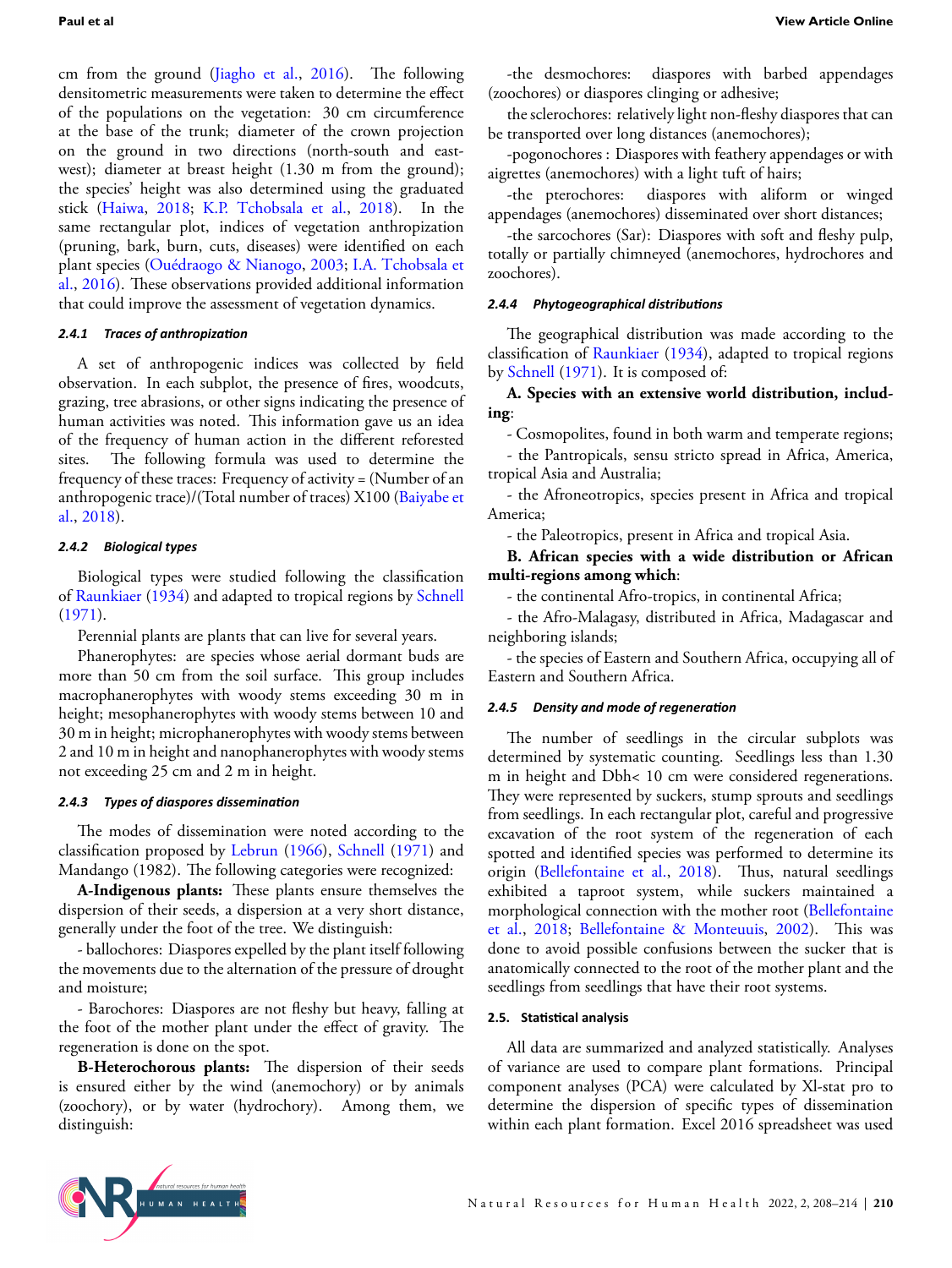to estimate percentages.

#### **3. RESULT AND DISCUSSION**

#### **3.1. Density of species regeneraƟon**

The regeneration of species in the sites is done by germination, stump rejection and suckering. The highest regeneration density was obtained in the plant formations (321*±*95.22 individuals/ha), while the lowest was obtained in the home gardens (39*±*14.43). The impact of the populations influences the dynamics of the regeneration of the species in the whole village (Table [1\)](#page-3-0). In the home gardens, anthropogenic factors such as the establishment of fields and cutting wood considerably slow down seed germination. The low number of individuals that suckers can be explained by the fact that most species do not develop a superficial root system. Plants in this zone need water to develop a taproot system to go deep. On the other hand, in the tree savannas, the limitation of anthropic activities would allow easy and rapid germination of seeds. It is also possible to note the facilitation of the dissemination of seeds by animals. For this reason, [Ngom](#page-6-24) ([2008\)](#page-6-24) asserts that the consumption of fruits facilitates natural seeding by animals, which reject the kernels in their droppings, thus facilitating germination.

In this village, there are protected areas with fewer human activities. In addition to cutting wood for energy and debarking, rainfall and fire are also factoring in the forest dynamics that are not negligible in the reconstitution of savannahs (Séghièri, 1990). These results also corroborate those of [A. Tchobsala et al.](#page-6-25) [\(2010](#page-6-25)), where Daniellia oliveri and Hymenocardia acida regenerated very quickly and abundantly after logging, especially with the passage of fire the peri-urban savannas of Ngaoundéré. Another regeneration strategy is seed germination. A plant with easy germination conditions could have good regeneration statistics. If, in this work, the heavily cut environments (fields, home gardens and shrub savannah) are very rich in seedlings from germination, this proves that transport agents played a significant role in the dissemination of diaspores. Cut wood is rapidly replaced and recolonized by new species. However, despite the low density of plants, the increasing needs of local populations have led to various forms of exploitation that do not always guarantee the intrinsic capacities of the resources to regenerate [\(Froumsia et al.,](#page-6-26) [2016](#page-6-26); [Hamawa,](#page-6-27) [2013](#page-6-27); [Todou et al.](#page-6-28), [2017\)](#page-6-28). Variation is significant across plant formations (0.0000 < 0.0001).

#### **3.2. Biological types of vegetaƟon**

The biological types of the different vegetation formations in the study villages varied significantly  $(p < 0.001)$ . Nanophanerophytes  $(0.25 < H < 2 m)$  are more presented in the village. The highest frequency of these nanophanerophytes was obtained in shrub savannahs (72.88%), while their low frequency was obtained at the home garden level (6.29%) (Table [2](#page-3-1)). While microphanerophytes  $(2 < H < 10$  m) and mesophanerophytes  $(10 < H < 30$  m) have a relatively low

#### <span id="page-3-0"></span>**Table 1**

Regeneration of species in the study villages (individuals/ha).

| <b>Plant formation</b> | Densité (individus/ha)       |
|------------------------|------------------------------|
| Shrubby savannah       | $207 \pm 89,33^{b}$          |
| Forest gallery         | $74\pm19.11^d$               |
| Field                  | $125 \pm 34.14$ <sup>c</sup> |
| Home gardens           | $39 \pm 14.43^e$             |
| Wooded savannahs       | 321±95,22 <sup>a</sup>       |
|                        |                              |

Numbers followed by the same letter in the same column are not significantly different (p> 0.05).

average compared to nanophanerophytes. Nanophanerophytes are more important also in shrub savannas, with frequencies of 72.88%. The abundance of nanophanerophytes would be due to adapting these biological types in these environments. [Raunkiaer](#page-6-21) ([1934\)](#page-6-21) emphasizes plants' nature and degree of adaptation during unfavourable periods. This implies that nanophanerophytes can withstand the adverse climatic conditions of tropical savannas. In the same sense, [Sandjong](#page-6-29) [et al.](#page-6-29) [\(2013\)](#page-6-29) showed through their results that shrubs are more dominant in the Mozogo-Gokoro National Park in the Far North of Cameroon. The importance of nano and microphanerophytes would be explained by the fact that these biological types are easily adapted to Sahelian savannas. In addition, it would seem that these biological types indicate the anthropized savannah. On the other hand, [Sonké](#page-6-30) ([1998\)](#page-6-30) and [Guedjé](#page-6-31) ([2002](#page-6-31)) have shown that nanophanerophytes are biological types that adapt quickly to forests.

#### <span id="page-3-1"></span>**Table 2**

Biological types in the study villages (%)

| Plant<br>formation  | Mésophanéro-<br>phytes | Microphanéro-<br>phytes | Nanophanéro-<br>phytes |
|---------------------|------------------------|-------------------------|------------------------|
| Shrubby<br>savannah | $18.92^{b}$            | $32.19^a$               | $72.88^a$              |
| Forest gallery      | $14.32^{c}$            | $23.17^{b}$             | $60.43^{b}$            |
| Field               | $10.22^d$              | $31.31^a$               | $44.15^{c}$            |
| Home gardens        | $1.38^{e}$             | 5.77c                   | 6.29e                  |
| Wooded<br>savannahs | $21.16^a$              | $28.23^a$               | $33.14^{d}$            |

Numbers followed by the same letter in the same column are not significantly different (p> 0.05).

#### **3.3. Types of disseminaƟon in the study area**

The spread of diaspores varied by plant formation. Regardless of plant formation, zoochores are more represented in all plant formations. Anemochores are second (Table [3\)](#page-4-0).

Zoochores show a frequency of 17.45 % in the home gardens and 48.78 % in the forest galleries. In the second position are the anemochores with a frequency that varies from 10.28 % in the home gardens to 40.31 % in the wooded savannahs. From the above, zoochores and anemochores are the most dominant for grain dispersal in plant formations. The high average rate of zoochores would be justified because zoochores include all animals, including humans. Dissemination through zoochory is higher in the wooded savannah. Animals of this type of

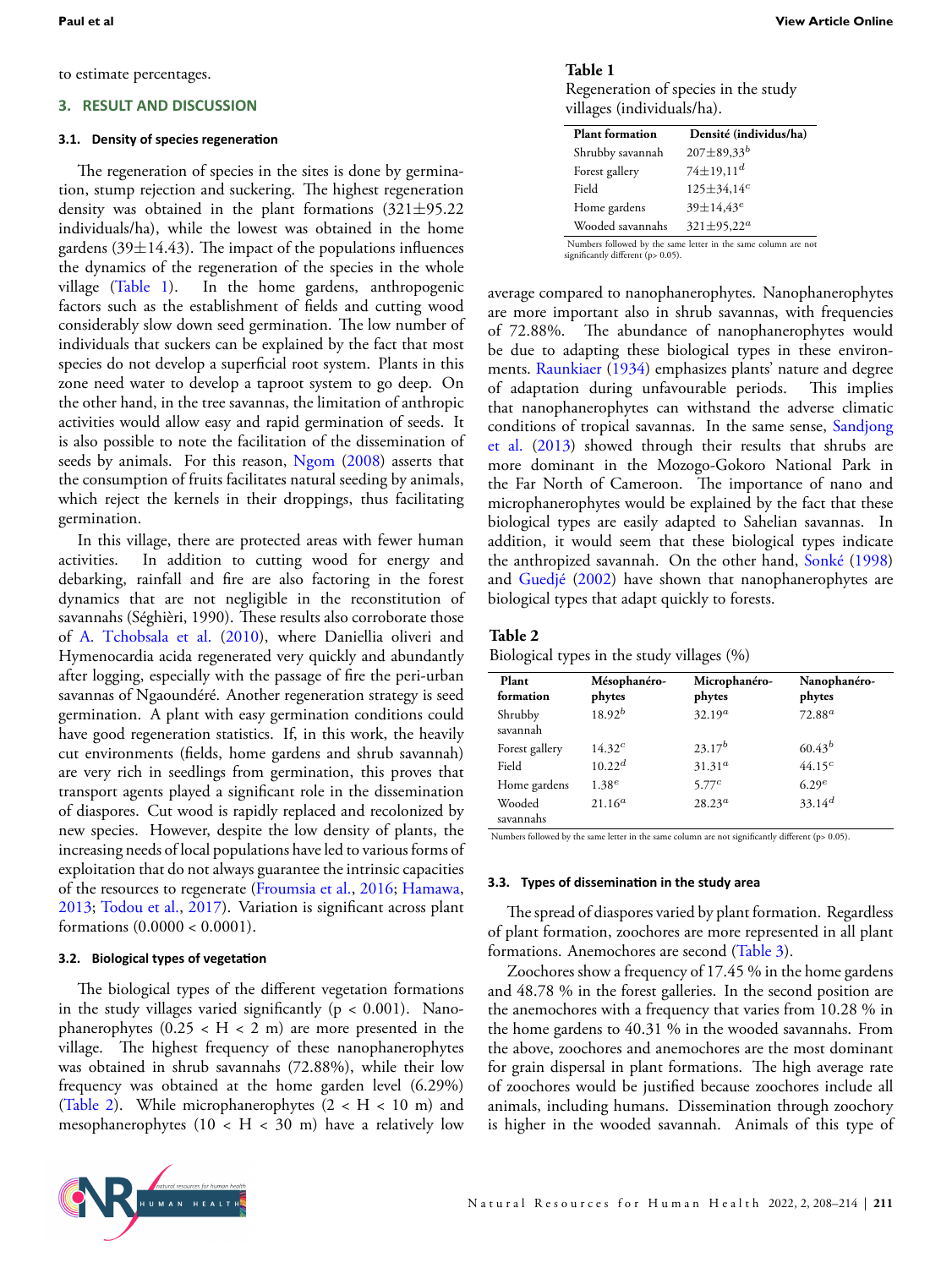dissemination would more frequent the wooded savannah.

Conversely, barochory is the least represented mechanism of diaspore dispersal. This low percentage can be explained by the fact that this mode of diaspore dispersal only concerns plants capable of expelling diaspores themselves. These types of plants are less represented in our study area. Statistical analysis reveals significant differences between the different modes of diaspore dissemination on the one hand and between plant formations and villages on the other hand  $(p < 0.001)$ . It would seem that these types of plants are less in this area. The type of diaspora spread is one of the main factors in the dynamics of plant formations. This result is similar to Sandjong (2018) in the Far North region.

#### <span id="page-4-0"></span>**Table 3**

Species spread according to plant formations (%)

| Plant<br>formation  | Anemo-<br>chory    | <b>Ballo-</b><br>chory | Baro-<br>chory    | Sarco-<br>chory   | Sclero-<br>chory | $Z_{.00}$ -<br>chory |
|---------------------|--------------------|------------------------|-------------------|-------------------|------------------|----------------------|
| Shrubby<br>savannah | 40.31 <sup>a</sup> | $2.34^{b}$             | 1.14 <sup>c</sup> | 1.12 <sup>c</sup> | $1.23^{b}$       | $33.10^{c}$          |
| Forest<br>gallery   | $38.45^a$          | $7.34^{a}$             | $3.23^a$          | $4.35^{b}$        | $1.34^{b}$       | $48.78^{a}$          |
| Field               | $15.51^{c}$        | 1.90 <sup>c</sup>      | $2.33^{b}$        | 1.21 <sup>c</sup> | $2.34^{a}$       | 31.44c               |
| Home<br>gardens     | $10.28^{c}$        | 1.23c                  | $3.34^{a}$        | $5.44^{a}$        | $1.48^{b}$       | $17.45^{d}$          |
| Wooded<br>savannahs | $19.11^{b}$        | $3.43^{b}$             | $2.47^{b}$        | 1.16 <sup>c</sup> | $1.45^{b}$       | $40.15^{b}$          |

Numbers followed by the same letter in the same column are not significantly different (p> 0.05).

The principal component analysis allows us to study the mode of dissemination of species in the study sites. This distribution of species spread is based on the factorial design of axes 1 and 2. The PCA allows us to group the different types of spread according to their similar correlations. Anemochores and zoochores (positive correlation) are opposed to barochores and sclerochores (negative correlation) by axis two, which expresses 24.19% of variances. Ballochores and sarcochores indicate a strong relationship between them and move in the same direction (negative correlation). Principal component analysis of the variables shows that the anemochore is dominant in the forest galleria, the shrubby savanna. Ballochores and sarcochores are negatively correlated (Figure [2](#page-4-1)).

#### **3.4. Phytogeographic distribuƟon according to villages and plant formaƟons**

The study village is colonized by plants whose geographical distribution is more accentuated in tropical Africa. These species are very dominant in the wooded savannahs. Depending on the plant formation, their frequency varies between 47.75% in the fields and 72.51% in the wooded savannahs (Table [4\)](#page-4-2). This result can be explained because the sites studied are located in a dry tropical zone conducive to the growth of certain species such as A. senegal, Guiera senegalensis, Combretum collinum, Prosopis africana, Azadirachta indica [\(Baiyabe et al.,](#page-5-4) [2018](#page-5-4)). In the second position, we observe a high frequency of Paleotropics such as A. nilotica, Balanites aegyptiaca, Ziziphus mauritana, Commiphora africana, Grewia flavescens, ranked second with

<span id="page-4-1"></span>

Figure 2. PCA of dissemination mode according to villagesand plant formations. SA: shrub savannah, Gal: forest gallery, Ch:field, JC: hut gardens, Sab: shrub savannah, Anemo: anemochory, Zoo: zoochory, Ballo: ballochory, Sarco: sarcochory, Baro: barochory.

maximum values of 13.40%. These varied significantly between villages (0.04<0.05). Across all sites, southern African species are the least represented (Table [4\)](#page-4-2). Miabangana and Ayingweu (2015), on the other hand, reveal the dominance of species from the Guinean-Congolese center of endemism (57%) in the vegetation of Loufézou Island in Brazzaville, Congo. These differences would be due to the geographical location of each study area.

#### <span id="page-4-2"></span>**Table 4**

Phytogeography according to villages and plant formations  $(9/0)$ 

| Plant                    | Tropi-        | <b>Western</b> and | East-             | Pale-                          | Pantrop-Afro-     |                   |
|--------------------------|---------------|--------------------|-------------------|--------------------------------|-------------------|-------------------|
| forma-<br>tion           | cal<br>Africa | Southern<br>Africa | ern<br>Africa     | otrop-<br>ical                 | ical              | Malagasy          |
| Shrubby<br>savan-<br>nah | $60.02^b$     | $2.95^{bc}$        | 0.00 <sup>e</sup> | $13.40^a$                      | $0.90^{b}$        | 0.95 <sup>c</sup> |
| Forest<br>gallery        | $62.96^{b}$   | 6.16 <sup>a</sup>  | 1.04 <sup>c</sup> | 5.10 <sup><math>c</math></sup> | $4.06^a$          | $0.05^d$          |
| Field                    | $47.75^{ab}$  | $5.88^a$           | 0.08 <sup>d</sup> | $9.81^{b}$                     | 0.01 <sup>c</sup> | $2.58^{b}$        |
| Home<br>gardens          | $47.86^{ab}$  | $4.36^{b}$         | $1.73^{b}$        | 4.88c                          | 0.00 <sup>d</sup> | 0.00 <sup>e</sup> |
| Wooded<br>savan-         | $72.51^a$     | $3.16^{c}$         | 2.83 <sup>a</sup> | $10.07^{b}$                    | 0.03 <sup>c</sup> | 5.96 <sup>a</sup> |
| nahs                     |               |                    |                   |                                |                   |                   |

Numbers followed by the same letter in the same column are statistically identical (p> 0.05),

#### **3.5. Indices of anthropizaƟon according to villages and plant formaƟons**

More than 98% of the people (natives) surveyed affirm that the massive arrival of displaced persons has had a very negative impact on the state of woody stands, particularly at their site and in the riparian villages, which, according to the populations, has led to a disappearance of species. In addition, all of the fields cultivated by the displaced are either borrowed or fallow land or pastoral rangelands. The signs of anthropization are more visible in the fields and home gardens and less frequent in the wooded savannahs.

All vegetation formations exhibit a greater degree of woodcutting. It occurs at a frequency of 85.00 percent in home

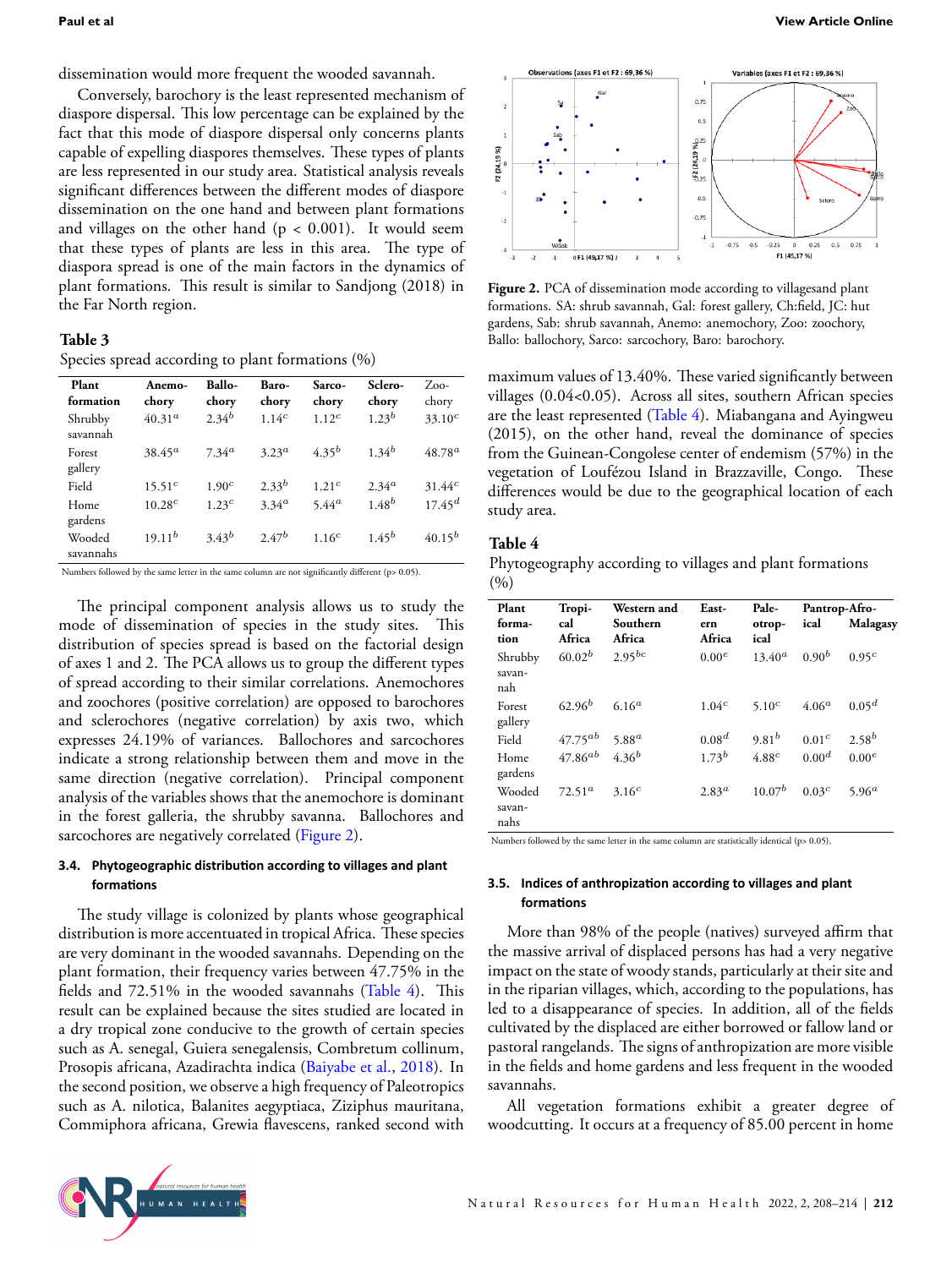gardens, 68.66 percent in shrub savannahs, 57.78 percent in fields, 49.13 percent in forest galleries, and 39.73 percent in shrub savannahs, in decreasing order. Wood provides essential services to the population, which leads to its high use in all villages. Debarking is the second indicator of site anthropization (Table [5\)](#page-5-7). Woodcutting and debarking are the main incomegenerating activities in households. These two elements would be the most likely to impact the vegetation cover. Indeed, the settlement has deprived some (indigenous) people of their fields. Some indices such as trampling, burning, pruning, and grubbing have a significant frequency of occurrence in the different plant formations (Table [5\)](#page-5-7). There is a significant difference (0.0000 < 0.0001) between plant formations.

Activities such as agriculture, animal husbandry and woodcutting are essential for the population's income. It must be noted that these forms of exploitation of natural resources are not always carried out under the conditions of equity and rationality required for sustainable management. The need to create a balance between the environment and development to improve the population's standard of living is essential. [Ntoupka](#page-6-32) ([1999\)](#page-6-32) links the regressive dynamics of the formations to intense anthropic pressure characterized by anarchic cutting, fire practices, overgrazing, handicrafts and agriculture.

#### <span id="page-5-7"></span>**Table 5**

Indices of anthropization in village plant formations (%)

|  | <b>Indices</b> | Formations végétales                   |                    |                                 |                 |                     |  |
|--|----------------|----------------------------------------|--------------------|---------------------------------|-----------------|---------------------|--|
|  |                | Shrub<br>Forest<br>Gallery<br>Savannah |                    | Field                           | Home<br>Gardens | Wooded<br>savannahs |  |
|  | Cut-<br>ting   | $68.66^a$                              | $49.13^a$          | $57.78^{b}$                     | $85.00^a$       | $39.73^a$           |  |
|  | Debark-<br>ing | $30.61^{b}$                            | $42.14^{b}$        | $49.93^{bc}$ 72.76 <sup>b</sup> |                 | $28.62^a$           |  |
|  | Prun-<br>ing   | $33.03^{b}$                            | 29.00 <sup>c</sup> | 8.90 <sup>f</sup>               | 5.04 $f$        | 8.62 <sup>d</sup>   |  |
|  | Stump-<br>ing  | $35.78^{b}$                            | $51.06^a$          | $77.53^a$ 16.84 <sup>e</sup>    |                 | $18.62^c$           |  |
|  | Burn-<br>ing   | $63.07^a$                              | $36.97^{ab}$       | $62.81^{b}$                     | $66.53^{c}$     | $25.57^{b}$         |  |
|  | Tram-<br>pling | $10.65^{c}$                            | $14.37^{e}$        | $79.49^a$                       | $38.10^{d}$     | $20.57^{b}$         |  |

Numbers followed by the same letter in the same column are statistically identical (p> 0.05)

#### **4. CONCLUSION**

The objective of this work was to identify the main factors that impact the vegetation dynamics of the savannah in the south of the Mokolo district. This study shows that there are natural factors (regeneration, type of dissemination, type of phytogeography) and anthropogenic factors that influence the dynamics of the vegetation of the savannah of the Mokolo district. Natural factors have positive impacts, while anthropogenic factors negatively impact vegetation dynamics. Most of the activities carried out by the populations impact the vegetation. Wood, which is the primary source of energy for the population, is the primary factor in the regressive dynamics of the vegetation. All vegetation formations exhibit a greater degree of woodcutting. It occurs at a frequency of 85.00 percent in home gardens, 68.66 percent in shrub savannahs, 57.78 percent in fields, 49.13 percent in forest galleries, and 39.73 percent in shrub savannahs, in decreasing order. Environmental impact reduction activities require the funding of reforestation projects by the Cameroonian government, and it is essential to put in place strategies for the sustainable management of natural resources in this area.

#### **CONFLICTS OF INTEREST**

The authors declare that they have no conflict of interest with regards to the manuscript.

#### **ACKNOWLEDGMENTS**

This study received no funding, but I could not finish this work without thanking the traditional, administrative authorities and the local populations of Mokolo.

#### **ORCID**

| Paul Kodji                                 | 0000-0001-5925-9429 |
|--------------------------------------------|---------------------|
| Tchobsala Daniel                           | 0000-0001-5925-9429 |
| Adamou Adamou Ibrahima 0000-0001-6215-9955 |                     |

#### **AUTHOR CONTRIBUTIONS**

Paul Kodji wrote the original draft of the manuscript; Tchobsala, Adamou Ibrahima and Souare Konsala conceived and designed the experiments, contributed to the explanations and discussions on the results.

#### **REFERENCES**

- <span id="page-5-2"></span>Bai, Z.G., Dent, D.L., Olsson, L., Schaepman, M.E., 2008. Proxy global assessment of land degradation. Soil Use and Management. 24, 223– 234. <https://doi.org/10.1111/j.1475-2743.2008.00169.x>
- <span id="page-5-4"></span>Baiyabe, I.-M., Tchobsala, Dongock, N.D., Mapongmetsem, P.M., 2018. Dynamic and ecological characteristics of rewooded sites of the sudano-Sahelian zone (Far North, Cameroon). International Journal Advanced Research Science. 5(3), 88–102.
- <span id="page-5-5"></span>Bellefontaine, R., Meunier, Q., Ichaou, A., Morin, A., Mapongmetsem, P.M., Belem, B., Azihou, F., Houngnon, A., Abdourhamane, H., 2018. Regeneration by seed and low-cost vegetative propagation (suckers and root segment cuttings),. CIRAD, France.
- <span id="page-5-6"></span>Bellefontaine, R., Monteuuis, O., 2002. Suckering of trees outside the forest: a means to partially revegetate arid and semi-arid Sahelian zones. Vegetative propagation of forest, 135–148. [https://doi.org/](https://doi.org/10.4000/vertigo.15483) [10.4000/vertigo.15483](https://doi.org/10.4000/vertigo.15483)
- <span id="page-5-0"></span>Black, R., 1998. L'impact des réfugiés sur l'environnement écologique des pays d'accueils (Afrique Sub-saharienne), in School of African and Asian Studies. Great Britain, University of Sussex, Great Britain, 20 p.
- <span id="page-5-1"></span>Bodel, P.J., 2011. Analyse de la dynamique des types d'occupation du sol dans le terroir de Ndokayo dans la région de l'Est, Cameroun (1987- 2011). Mémoire master. Université de Ngaoundéré, 134 p.
- <span id="page-5-3"></span>Cerruti, P.O., Lescuyer, G., 2010. The domestic market of artisanal sawmilling in Cameroon: state of play. Opportunities and challenges. .